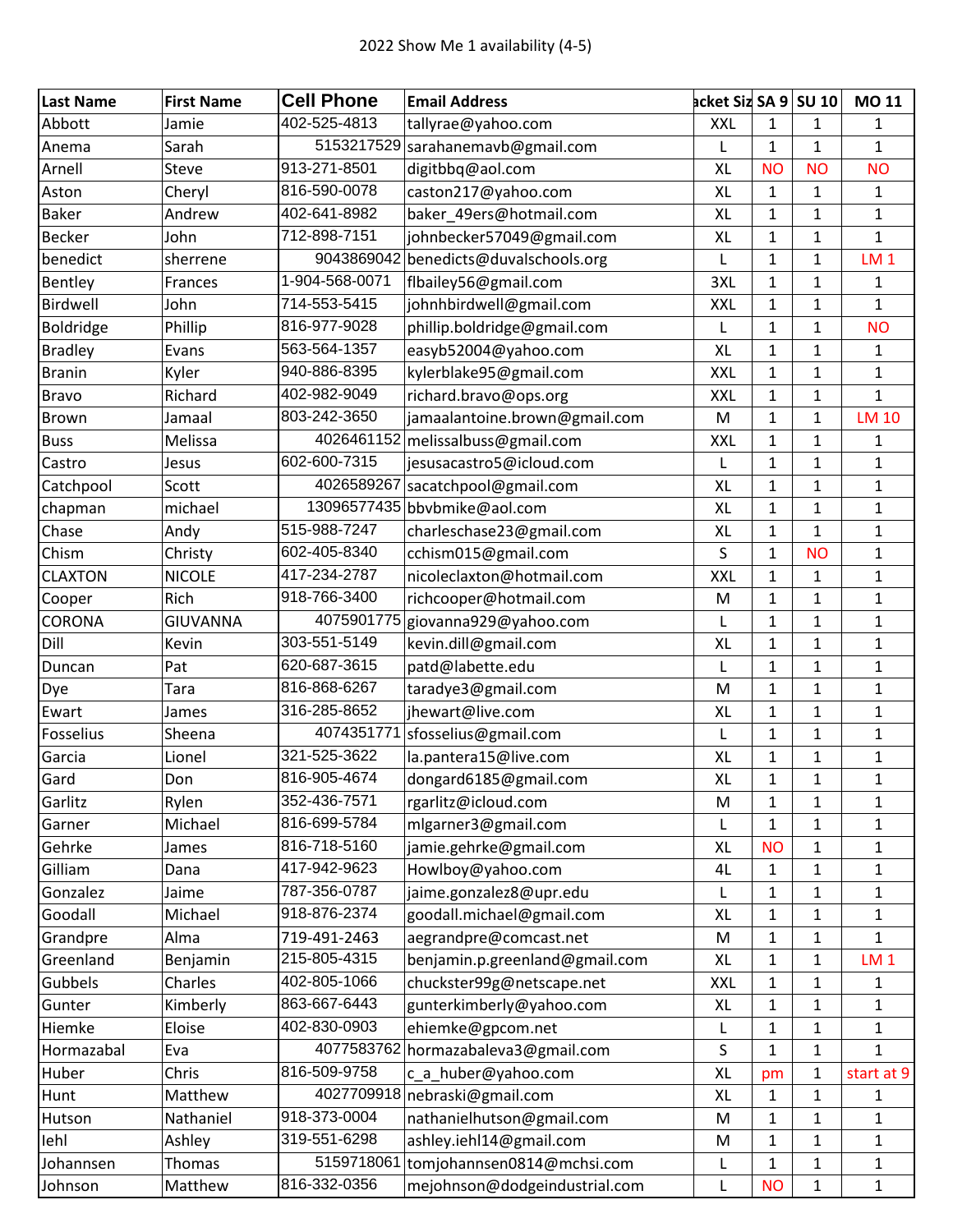| <b>Last Name</b>     | <b>First Name</b> | <b>Cell Phone</b> | <b>Email Address</b>                  | acket Siz SA 9 SU 10 |              |              | <b>MO 11</b>    |
|----------------------|-------------------|-------------------|---------------------------------------|----------------------|--------------|--------------|-----------------|
| Johnston             | Leon              | 316 734-7542      | leonjderby@aol.com                    | <b>XXL</b>           | 1            | 1            | $\mathbf{1}$    |
| Johnston             | Janet             | 785-820-0792      | dblej13@gmail.com                     | L                    | 1            | $\mathbf{1}$ | <b>NO</b>       |
| Keeney               | Paul              | 402-616-9009      | lpkx6@msn.com                         | 3XL                  | 1            | $\mathbf{1}$ | $\mathbf{1}$    |
| Kirlin               | Mark              | 402-708-6767      | coachkirlin@cox.net                   | XL                   | 1            | $\mathbf{1}$ | $\mathbf{1}$    |
| Klassen              | Cathy             | 816-820-0048      | klassens5@aol.com                     | XL                   | am           | 1            | $\mathbf{1}$    |
| Knuth                | Debra             | 863-528-2388      | debbieknuth515@yahoo.com              | M                    | 1            | $\mathbf{1}$ | $\mathbf{1}$    |
| Koch                 | Kay               | 785-331-5909      | kaykoch2003@gmail.com                 | L                    | <b>NO</b>    | $\mathbf{1}$ | $\mathbf{1}$    |
| Kreul                | Gil               | 402-451-6839      | gilvbref@yahoo.com                    | XL                   | $\mathbf{1}$ | $\mathbf{1}$ | $\mathbf{1}$    |
| Kulas                | Misty             | 620-899-6801      | mistyarnold2@yahoo.com                | <b>XXL</b>           | <b>NO</b>    | $\mathbf{1}$ | 1               |
| Lange                | Christina         | 4024307503        | clange1128@gmail.com                  | L                    | $\mathbf{1}$ | $\mathbf{1}$ | $\mathbf{1}$    |
| Le                   | Michael           | 860-995-5056      | Michaelmay2719@gmail.com              | <b>XXL</b>           | $\mathbf{1}$ | $\mathbf{1}$ | $\mathbf{1}$    |
| List                 | Greggory          | 402-570-0716      | list2940@hotmail.com                  | xxl                  | 1            | $\mathbf{1}$ | $\mathbf 1$     |
| Livingston           | Rob               | 303-884-6898      | rllivingston@msn.com                  | XL                   | $\mathbf{1}$ | $\mathbf{1}$ | $\mathbf{1}$    |
| Lopez                | Mervin            | 9396407692        | minelliedylan@gmail.com               | <b>XXL</b>           | $\mathbf{1}$ | $\mathbf{1}$ | $\mathbf{1}$    |
| Lorimer              | <b>Brian</b>      | 620-212-6156      | brian_lorimer@hotmail.com             | L                    | $\mathbf{1}$ | $\mathbf{1}$ | $\mathbf 1$     |
| Lundy                | <b>Brooke</b>     | 612-836-3975      | brookelundy13@gmail.com               | L                    | $\mathbf{1}$ | $\mathbf{1}$ | $\mathbf{1}$    |
| Marcelino            | Roger             | 956-358-2686      | stlvolleyball1@gmail.com              | <b>XL</b>            | 1            | $\mathbf{1}$ | $\mathbf 1$     |
| Marcum               | Traci             |                   |                                       |                      |              |              |                 |
| Martin               | Jacqueline        | 904-994-5365      | jewelofgod@aol.com                    | 3XL                  | $\mathbf{1}$ | $\mathbf{1}$ | $\mathbf{1}$    |
| Matabire             | Kimberleigh       | 731-217-8371      | kimberleigh14@gmail.com               | M                    | $\mathbf{1}$ | $\mathbf{1}$ | $\mathbf{1}$    |
| McLearen             | Candyce           | 402-304-2660      | chemmer@ymail.com                     | 3XL                  | 1            | $\mathbf{1}$ | $\mathbf 1$     |
| Mercado Rivera       | Gabriel           | 787-407-2154      | gbymrcd@gmail.com                     | L                    | 1            | $\mathbf{1}$ | $\mathbf{1}$    |
| Mertz                | Jim               | 815-590-6771      | jlm2211@yahoo.com                     | XL                   | 1            | $\mathbf{1}$ | $\mathbf{1}$    |
| Messer               | Brooklynn         | 940-232-4687      | brook6messer@yahoo.com                | L                    | 1            | 1            | 1               |
| Munsterman           | Junior            | 816-719-6445      | jmunsterpt@gmail.com                  | 4XL                  | 1            | $\mathbf{1}$ | $\mathbf{1}$    |
| <b>Norris</b>        | Baylea            |                   | baylea.norris@icloud.com              | M                    | $\mathbf{1}$ | $\mathbf{1}$ | $\mathbf{1}$    |
| Ortiz Boria          | Fernando          | 787-564-3148      | fl.ortiz.1977@gmail.com               | <b>XL</b>            | $\mathbf{1}$ | $\mathbf{1}$ | $\mathbf{1}$    |
| Pacheco              | Alfredo           | 7874129438        | alfredopacheco75@gmail.com            | 3XL                  | 1            | $\mathbf{1}$ | $\mathbf{1}$    |
| Padilla              | Ricardo           | 787-531-0212      | padilla.ricardo2@gmail.com            | XL                   | $\mathbf{1}$ | $\mathbf{1}$ | $\mathbf{1}$    |
| peters               | james             |                   | 1908baldeagle@gmail.com               |                      | $\mathbf{1}$ | $\mathbf{1}$ | $\overline{1}$  |
| Rastok               | Thomas            |                   | 9134853024 tomrastok@gmail.com        | M                    | <b>NO</b>    | 1            | $\mathbf{1}$    |
| Rhodes               | Christopher       | 940-447-2476      | e3rhodes4@gmail.com                   | XL                   | 1            | $\mathbf{1}$ | LM <sub>2</sub> |
| Rivera               | Jorge             |                   | 14072887093 jorg.ito@live.com         | L                    | $\mathbf{1}$ | $\mathbf{1}$ | 1               |
| Rivera               | Joel              | 787-363-0196      | riveragarciajoel@gmail.com            | L                    | $\mathbf{1}$ | $\mathbf{1}$ | 1               |
| <b>Rivera Nieves</b> | Mineily           |                   | 4074016493 mineily.riv11@gmail.com    | M                    | 1            | $\mathbf{1}$ | 1               |
| <b>RODRIGUEZ</b>     | <b>JOSE</b>       |                   | 7875984320 volleyball_yauco@yahoo.com | L                    | $\mathbf{1}$ | $\mathbf{1}$ | 1               |
| Rogers               | Daniel            | 940-782-0647      | danrefs77@gmail.com                   | <b>XL</b>            | 1            | $\mathbf{1}$ | 1               |
| Routsong             | Michael           | 717-418-5278      | tada48@aol.com                        | XL                   | $\mathbf{1}$ | $\mathbf{1}$ | $\mathbf{1}$    |
| Salmen               | Timothy           | 402-430-4573      | tls62@windstream.net                  | <b>XL</b>            | $\mathbf{1}$ | $\mathbf{1}$ | $\mathbf{1}$    |
| Scannell             | Jeff              | 785-969-1342      | jeffscannell@yahoo.com                | XL                   | 1            | $\mathbf{1}$ | 1               |
| Schmitz              | <b>Brooke</b>     | 469-260-1595      | brookeschmitz8888@gmail.com           | S                    | $\mathbf{1}$ | $\mathbf{1}$ | 1               |
| Sepulveda            | Felix             | 407-988-8701      | culebrilla055@gmail.com               | XL                   | $\mathbf{1}$ | $\mathbf{1}$ | $\mathbf{1}$    |
| Sharples             | Cheryl            | 4173500004        | csharples@cjr1.org                    | <b>XL</b>            | 1            | $\mathbf{1}$ | 1               |
| Shrum                | Peggy             | 14178463022       | pjshrum70@gmail.com                   | XL                   | 1            | $\mathbf 1$  | $\mathbf{1}$    |
| Skinner              | <b>Bradley</b>    | 712-789-9660      | bradleyjskinner@gmail.com             | XL                   | $\mathbf{1}$ | $\mathbf{1}$ | $\mathbf{1}$    |
| Smith                | Angela            | 417-733-3361      | mcamsmith02@yahoo.com                 | XL                   | 1            | $\mathbf{1}$ | LM <sub>1</sub> |
| Smith                | Steve             | 417-299-3888      | smith417@gmail.com                    | <b>XXL</b>           | 1            | $\mathbf{1}$ | 1               |
| snider               | larry             |                   | 9186934739 dlsnid@aol.com             | <b>XXL</b>           | $\mathbf{1}$ | $\mathbf{1}$ | $\mathbf{1}$    |